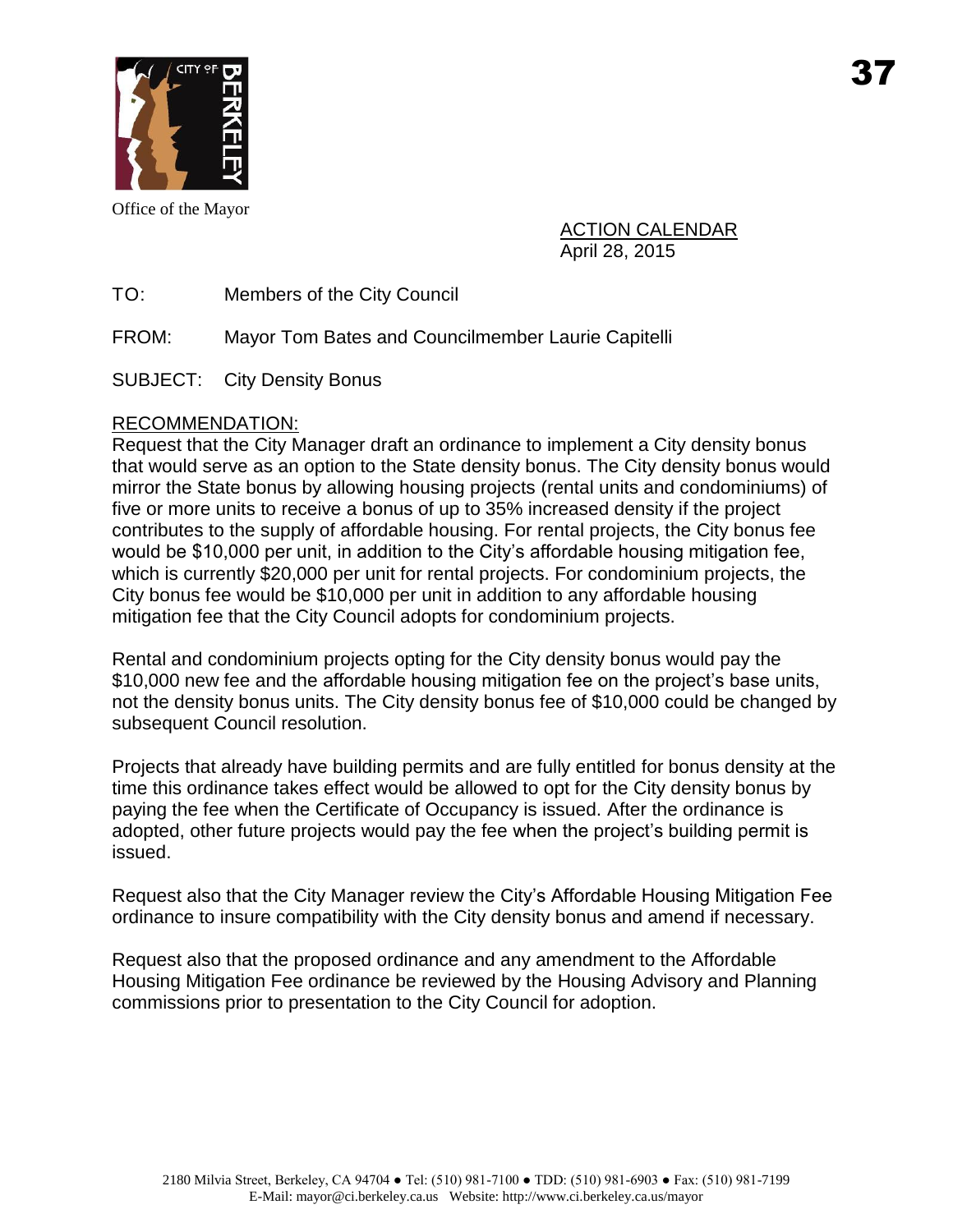#### BACKGROUND:

While the City density bonus would mirror the State density bonus' goal of increasing the affordable housing supply, the City bonus would differ in how the affordable housing is provided. The State law grants extra density if the affordable housing is included directly in the project. The City ordinance would grant extra density by allowing the project to pay an affordable housing in-lieu fee to the City's Housing Trust Fund, which would be used to provide affordable housing elsewhere.

The State density bonus (California Density Bonus Law) is implemented by California municipalities through local ordinances. Implementation of the law in Berkeley is defined in Section 23C.12.050 of the Berkeley Municipal Code, which specifies that housing projects of five units or more (apartments or condominiums) can be granted increased density plus potential concessions or incentives by meeting one of the three following requirements: 1) 20% of total units for lower income households; 2) 10% of total units for very low income households; or 3) 50% of total units as specially designed accessible housing for senior citizens.

Rental projects that use the State density bonus in Berkeley typically choose the second option of providing 10% of the units as affordable housing for very low income households, which are those whose income is no more than 50% of the area medium income (AMI). Developers choose this option because it can be used to satisfy the requirement of a different City ordinance -- the Affordable Housing Mitigation Fee ordinance (Section 22.20.065 of the Berkeley Municipal Code). This ordinance requires new multifamily rental projects to pay a per unit fee, currently set at \$20,000, to the City's Housing Trust Fund, which funds affordable housing projects in the City. However, the ordinance allows projects to be exempt from the fee if they provide 10% of the units as affordable housing for very low income households (50% or less of AMI), Projects that choose to include affordable units in lieu of paying the City's Affordable Housing Mitigation fee are automatically qualified to receive the State density bonus. The majority of developers in Berkeley have elected not to pay the affordable housing mitigation fee but to use the in-lieu option of adding 10% affordable units, which entitles them to the State density bonus and results in minimal in-lieu fees for the Housing Trust Fund. The proposed City density bonus would serve as an alternative to the State density bonus and provide much-needed added revenue for the Housing Trust Fund.

Condominium projects in Berkeley are not currently subject to an affordable housing mitigation fee. It is anticipated that the City Council will establish a housing mitigation fee for condominium projects. The City density bonus would establish an additional \$10,000 fee for condominium projects, in addition to whatever affordable housing mitigation fee is established by the Council for condominium projects.

Berkeley earlier had a different mechanism for requiring housing projects to contribute to the supply of affordable housing. Both rental and condominium projects were previously covered by the City's Inclusionary Housing ordinance, which required multiunit housing projects to include 20% affordable housing or pay in-lieu fees. However, rental housing was made exempt from Berkeley's Inclusionary Housing ordinance by